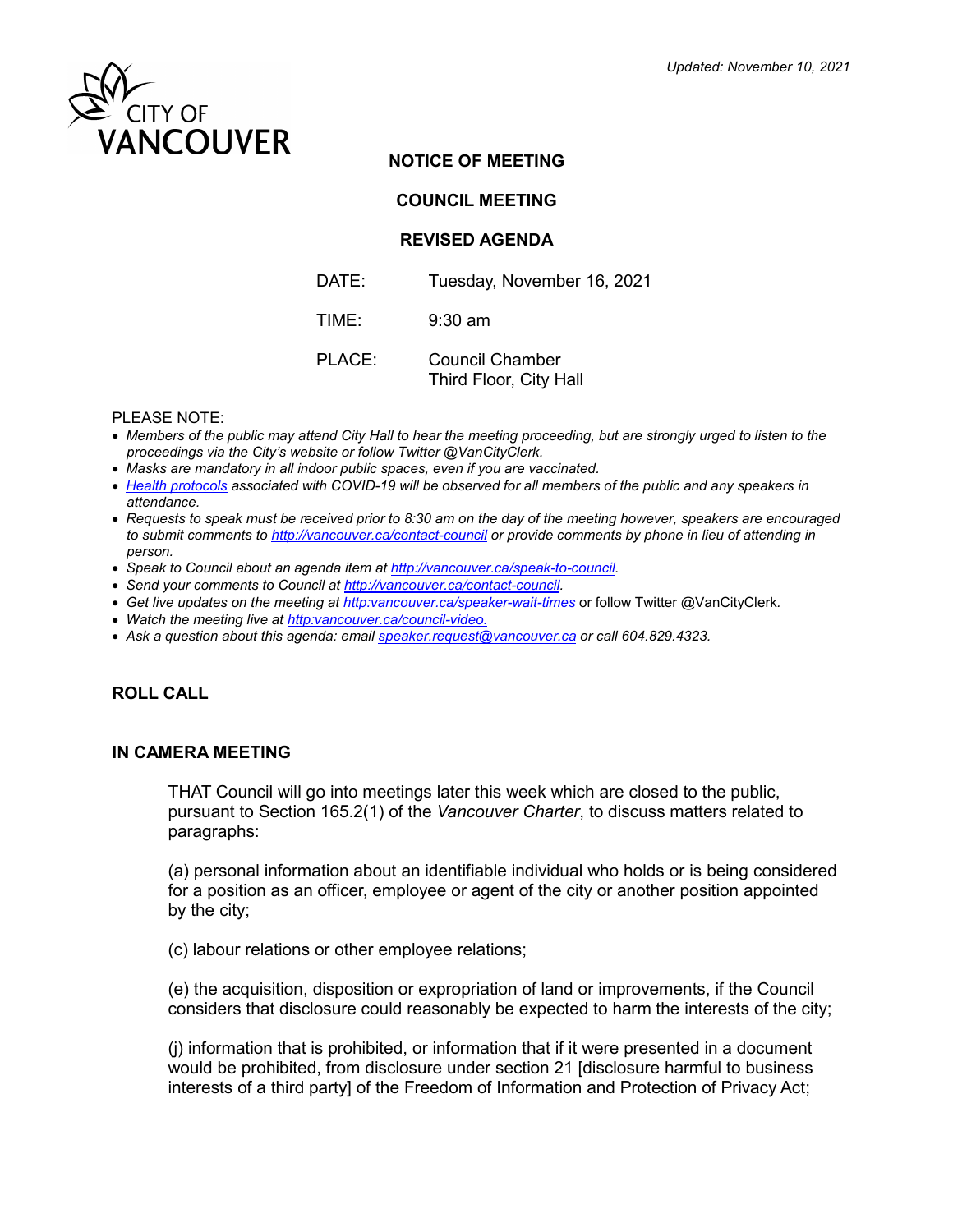(k) negotiations and related discussions respecting the proposed provision of an activity, work or facility that are at their preliminary stages and that, in the view of the Council, could reasonably be expected to harm the interests of the city if they were held in public.

# **ADOPTION OF MINUTES**

- 1. Council (Policy and Strategic Priorities) October 21, 26, 27 and 28, 2021
- 2. Council November 2, 2021
- 3. Council (City Finance and Services) November 3, 2021

## **MATTERS ADOPTED ON CONSENT**

### **PRESENTATIONS**

### **1. Draft Metro 2050 Regional Growth Strategy Update**

Jonathan Coté, Mayor, City of New Westminster, Jerry Dobrovolny, Commissioner/CAO, Metro Vancouver, and Heather McNeill, General Manager, Regional Planning and Housing Services, Metro Vancouver, to present on the above-noted matter.

### **2. Transport 2050 Presentation to Vancouver City Council**

Andrew McCurran, Director, Strategic Planning and Policy, Translink to present on the above-noted matter.

### **UNFINISHED BUSINESS**

*Added UB1 below – November 10, 2021*

#### **1. Streamlining Rental Around Local Shopping Areas - Amendments to the C-2, C 2B, C-2C and C-2C1 Zones and Creation of New Rental Zones for Use in Future Rezoning Applications in Surrounding Low Density Areas Under the Secured Rental Policy**

On November 2, 4 and 9, 2021, Vancouver City Council held a Public Hearing on the above-noted matter, and following the close of the speakers list and receipt of public comments, referred closing comments, questions of staff, debate and decision to the Council meeting to be held on November 16, 2021, as Unfinished Business.

The following previously distributed materials refer:

- Summary and Recommendation
- Draft By-law Zoning and Development
- Draft By-law Sign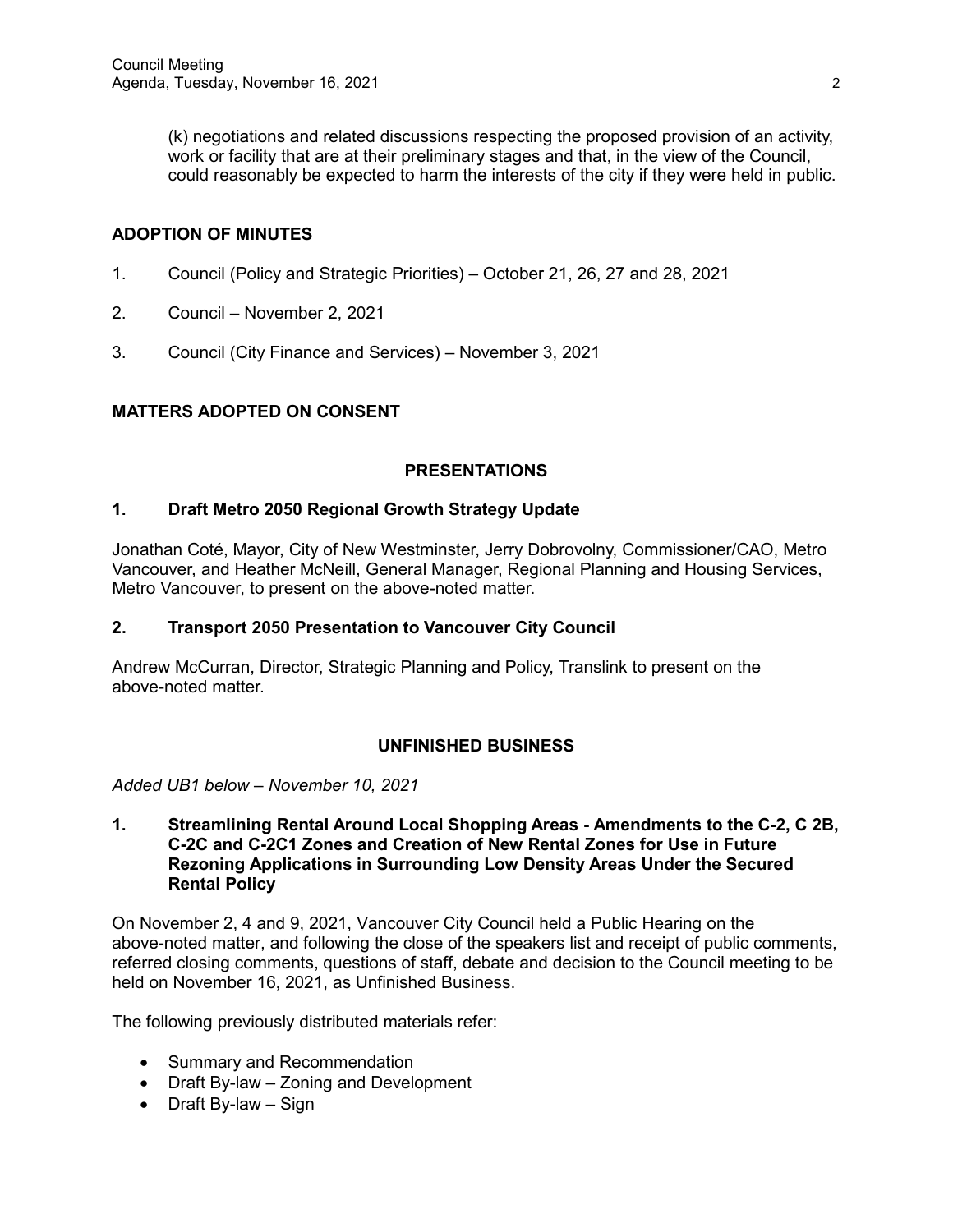- Draft By-law Subdivision
- Draft By-law Parking
- Draft By-law Noise
- Referral Report dated September 3, 2021
- Memorandum dated October 21, 2021

*(Councillors De Genova, Dominato, Hardwick and Swanson will need to review the proceedings they missed to be eligible to vote)*

### **COMMUNCATIONS**

1. Changes to 2022 Council Meetings Schedule

## **REPORTS**

- 1. City Comments on the Draft Regional Growth Strategy (RGS) Metro 2050
- 2. Rupert and Renfrew Station Area Planning and Enhanced Rezoning for 3200 East Broadway and 2625 Rupert Street
- 3. Renewal of Lease and Licence Arrangements for City-Owned Properties at 215 West 1st Avenue and 2150 Maple Street

*Recommendations A and B requires two-thirds affirmative votes of all Council members under Section 206(1) of the Vancouver Charter.*

4. 2021 Cultural Grants (Operating and Capital) and Artist Studio Awards *Recommendations A to G requires two-thirds affirmative votes of all Council members under Section 206(1) of the Vancouver Charter.*

5. Approval of a Grant and Authorization to enter into Legal Agreements for a Childcare Project with Vancouver Native Housing Society at 1766 Frances Street *Recommendations A and B requires two-thirds affirmative votes of all Council members under Section 206(1) of the Vancouver Charter.*

- 6. Closure and Exchange of a Portion of Road Adjacent to 1002 Station Street, Lot 1, District Lot 2037, Group 1, New Westminster District, Plan EPP105034 ("Lot 1")
- 7. Business Licence Hearing Panels January to July 2022

### **REFERRAL REPORTS**

- 1. CD-1 Rezoning: 5590 Victoria Drive
- 2. CD-1 Rezoning: 8804 Osler Street
- 3. CD-1 Rezoning: 750 Southwest Marine Drive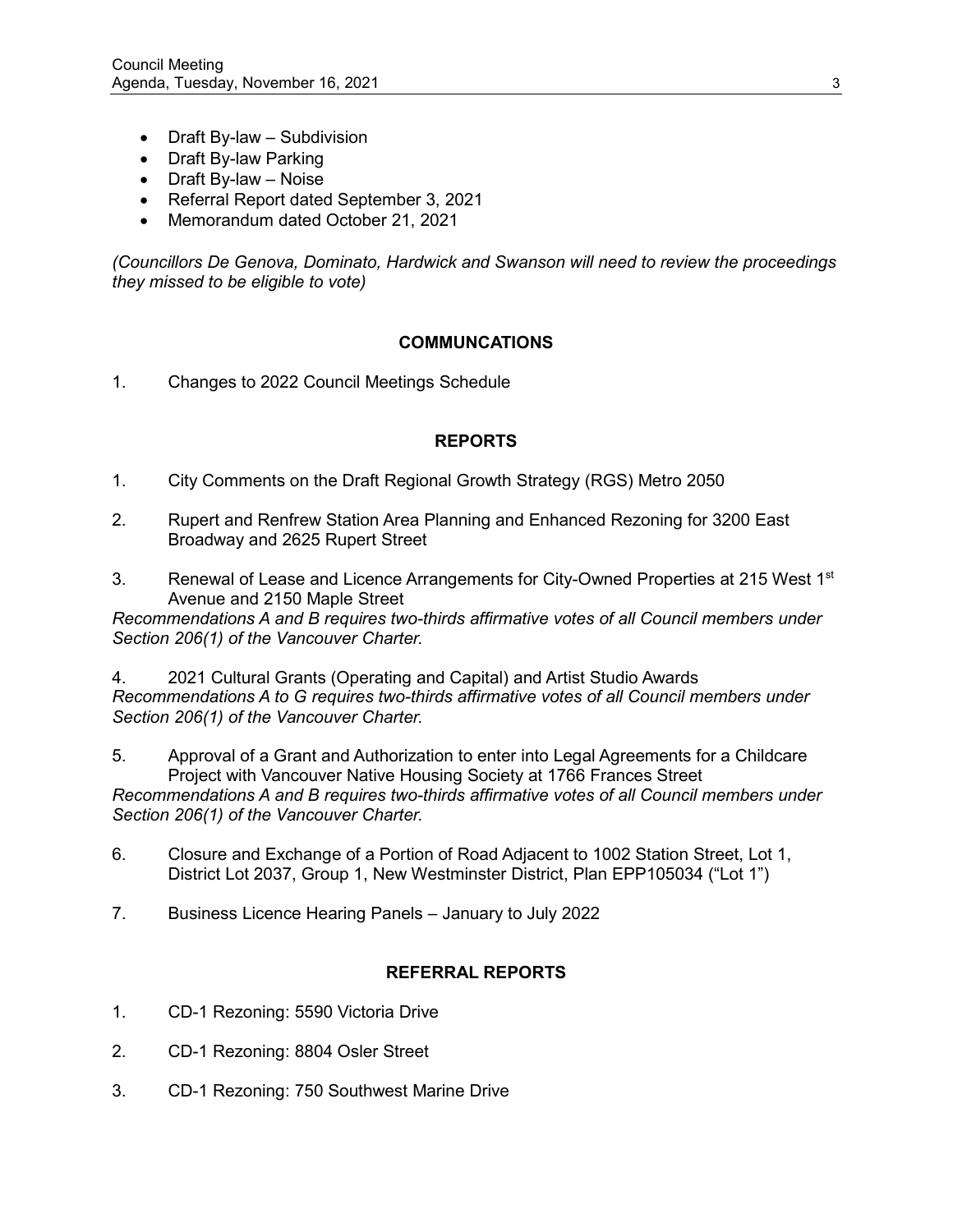- 4. CD-1 Text Rezoning: 185-193 Southwest Marine Drive
- 5. CD-1 Rezoning: 534-550 Cambie Street
- 6. Miscellaneous Amendments Concerning Various CD-1 By-laws
- 7. CD-1 Rezoning: 3304 Kingsway
- 8. CD-1 Rezoning: 1369-1381 Kingsway
- 9. CD-1 Rezoning: 1640-1650 Alberni Street

### **BY-LAWS**

1. A By-law to Amend Zoning and Development By-law 3575 to allow certain changes in use without the requirement for a development permit

*(Councillors Bligh, Dominato, Swanson and Mayor Stewart will need to review the proceedings to be eligible to vote)*

- 2. A By-law to amend Building By-law No. 12511 Regarding Reduction in Upgrade Triggers for Certain Uses and Major Occupancies
- 3. A By-law to amend Parking By-law NO. 6059 Regarding Parking Regulations for Change of Use
- 4. A By-law to amend Zoning and Development By-law No. 3575 to rezone an area to CD-1  $(349$  East 6<sup>th</sup> Avenue)

*(All Council members present for this item at Public Hearing)*

5. A By-law to amend Zoning and Development By-law No. 3575 to rezone an area to CD-1 (5470 Cambie Street)

*(All Council members present for this item at Public Hearing)*

6. A By-law to amend Zoning and Development By-law No. 3575 to rezone an area to CD-1 (8725 French Street)

*(All Council members present for this item at Public Hearing)*

7. A By-law to enact a Housing Agreement for 2924 Venables Street

### **MOTIONS**

### **A. Administrative Motions**

- 1. Approval of Form of Development 203-263 West 49th Avenue
- 2. Approval of Form of Development 815-825 Commercial Drive and 1680 Adanac Street
- 3. Approval of Form of Development 485 W 42nd Avenue (formerly 5740 Cambie Street)